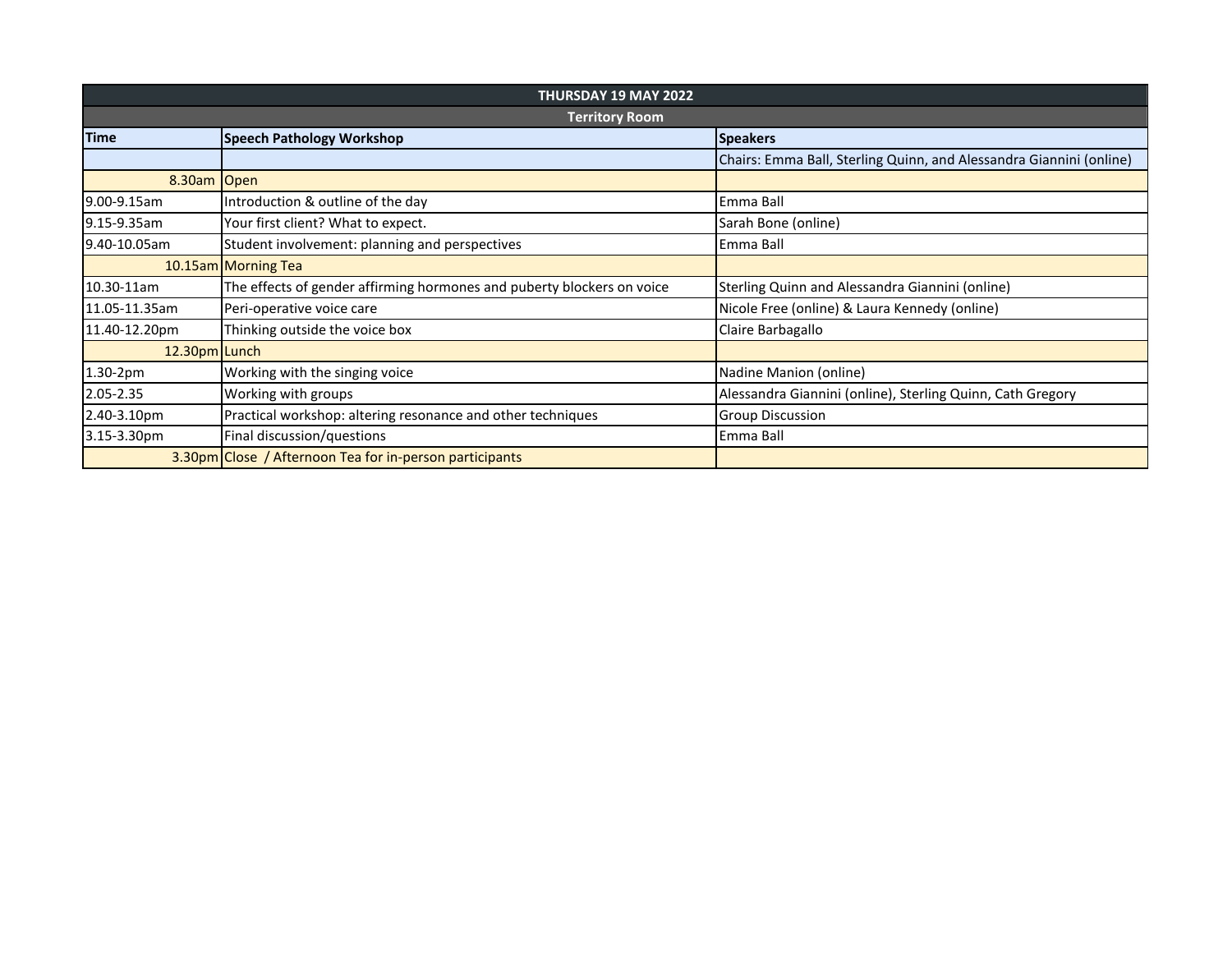|                 | <b>THURSDAY 19 MAY 2022</b>                                          |                                        |  |  |  |
|-----------------|----------------------------------------------------------------------|----------------------------------------|--|--|--|
| Litchfield Room |                                                                      |                                        |  |  |  |
| <b>Time</b>     | <b>Foundations Workshop</b>                                          | <b>Speakers</b>                        |  |  |  |
|                 |                                                                      | Chairs: Riki Lane and Teddy Cook       |  |  |  |
| 8:30 AM Open    |                                                                      |                                        |  |  |  |
| $8.45 - 9:15$   | Trans Affirmative Practice 101                                       | Vic Harden & Julian Grace              |  |  |  |
| $9.15 - 10.15$  | Community Perspective Panel: Lived Expertise                         | <b>ACON's Trans Health Equity Team</b> |  |  |  |
|                 | 10:15 AM Morning Tea                                                 |                                        |  |  |  |
| $10:30 - 11:15$ | Role of the GP & Models of Care                                      | <b>Michelle Dutton</b>                 |  |  |  |
| $11:15 - 11:30$ | Role of Allied Health - Speech Pathology                             | <b>Sterling Quinn</b>                  |  |  |  |
| $11:30 - 11:45$ | Role of Allied Health - Manual Therapy                               | Blue Brashaw & Julian Grace            |  |  |  |
| 11:45 - 12:30   | <b>Trans Affirming Mental Health Practice</b>                        | <b>Morris Bersin</b>                   |  |  |  |
|                 | 12:30 Lunch                                                          |                                        |  |  |  |
| $1:15 - 1:45$   | <b>Surgical Options</b>                                              | Kieran Hart (Zoom) & Steve Merten      |  |  |  |
| $1:45 - 2:30$   | Gender Affirming Hormone Therapy 101                                 | <b>Brendan Nolan</b>                   |  |  |  |
| $2:30 - 3:15$   | Affirmative Practice for Children and Adolescents                    | Michelle Telfer                        |  |  |  |
|                 | 3:15 Afternoon Tea                                                   |                                        |  |  |  |
| $3:30 - 4:00$   | Exploring Gender and Sexuality with Neurodiverse Young People        | Claire Barbagallo                      |  |  |  |
| $4:00 - 4:30$   | Practical Tools and Knowledge for Working with Neurodivergent People | <b>Emerson Osterberg</b>               |  |  |  |
| 4:30 PM Close   |                                                                      |                                        |  |  |  |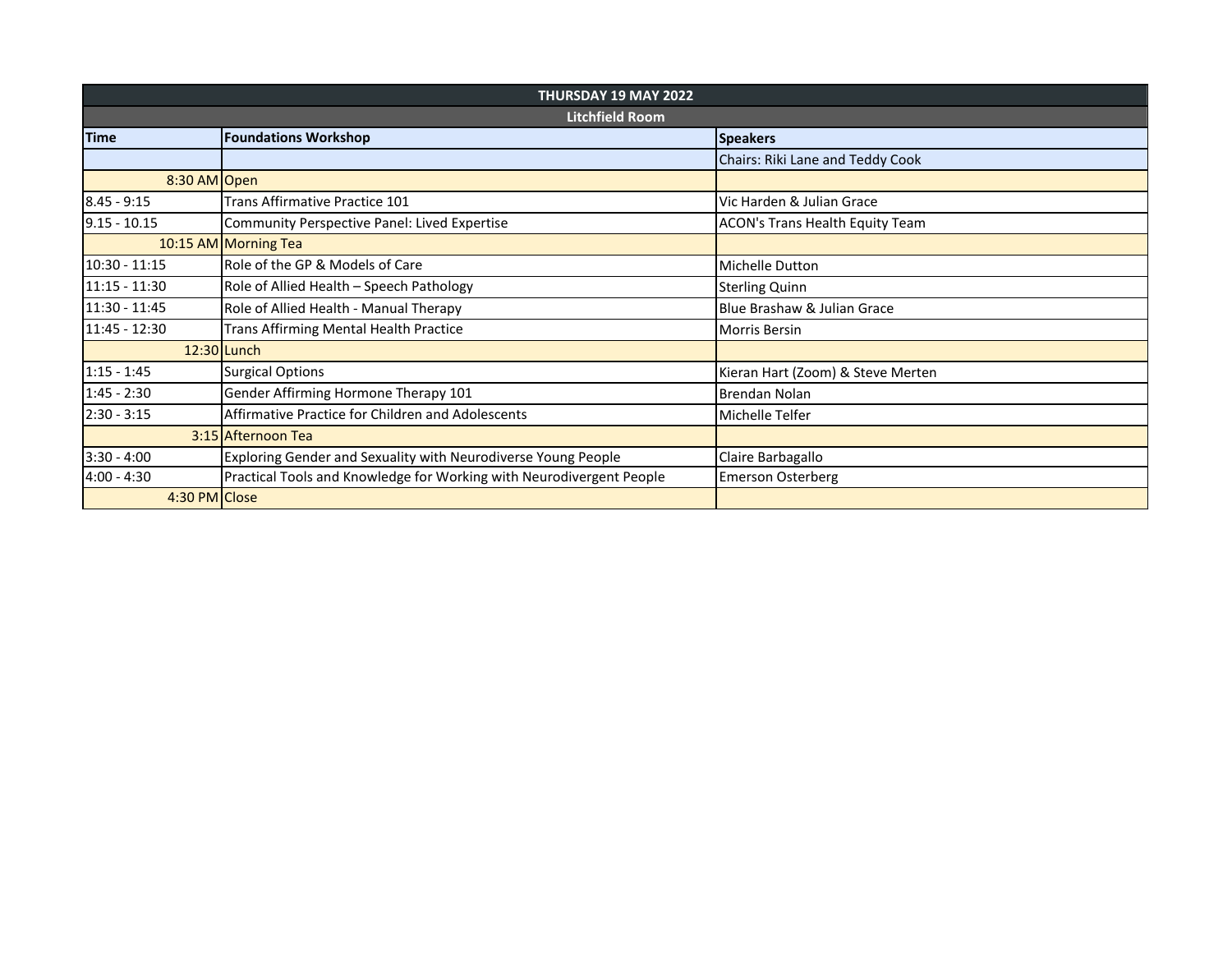| <b>THURSDAY 19 MAY 2022</b> |                                                                         |                                                                  |  |  |
|-----------------------------|-------------------------------------------------------------------------|------------------------------------------------------------------|--|--|
| <b>Ballroom A</b>           |                                                                         |                                                                  |  |  |
| <b>Time</b>                 | <b>Medical and Surgical Workshop</b>                                    | <b>Speakers</b>                                                  |  |  |
|                             |                                                                         | Chairs: Nate Reid & Brendan Nolan                                |  |  |
| 8:30 AM Open                |                                                                         |                                                                  |  |  |
| $8:45 - 9:30$               | Known Unknowns in Feminising Hormone Therapy                            | Brendan Nolan                                                    |  |  |
| $9:30 - 9:55$               | Top Tips: Top Surgery                                                   | <b>Steve Merten</b>                                              |  |  |
| $9:55 - 10:15$              | Top Tips: Chest Binding                                                 | Blue Brashaw & Julian Grace                                      |  |  |
|                             | 10:15 AM Morning Tea                                                    |                                                                  |  |  |
| $10:30 - 12:30$             | Gender Affirming Hormone Therapy Experienced Providers Panel with Q & A | Fiona Bisshop, P Cundill, Katie Wynne, Stuart Aitken, Clara Tuck |  |  |
|                             |                                                                         | Meng Soo                                                         |  |  |
|                             | 12:30 Lunch                                                             |                                                                  |  |  |
| $1:15 - 1:55$               | Practical Oestrogen Implant Workshop                                    | Penny Wood & Fiona Bisshop                                       |  |  |
| $1:55 - 2:15$               | Affirmative Care & Pelvic Examinations - Pip Lukin and Jem Light        | Pip Lukin & Jem Light                                            |  |  |
| $2:15 - 2:45$               | TGD Pelvic Dysfunction from a Multidisciplinary Perspective             | Laura Burchill (Zoom) & Melissa Cameron                          |  |  |
| $2:45 - 3:15$               | Contraception and Unintended Pregnancy Management                       | <b>Finn Mercury</b>                                              |  |  |
|                             | 3:15 Afternoon Tea                                                      |                                                                  |  |  |
| $3:30 - 4:00$               | Exploring Gender and Sexuality with Neurodiverse Young People           | Claire Barbagallo                                                |  |  |
| 4:00 - 4:30                 | Practical Tools and Knowledge for Working with Neurodivergent People    | <b>Emerson Osterberg</b>                                         |  |  |
| 4:30 PM Close               |                                                                         |                                                                  |  |  |